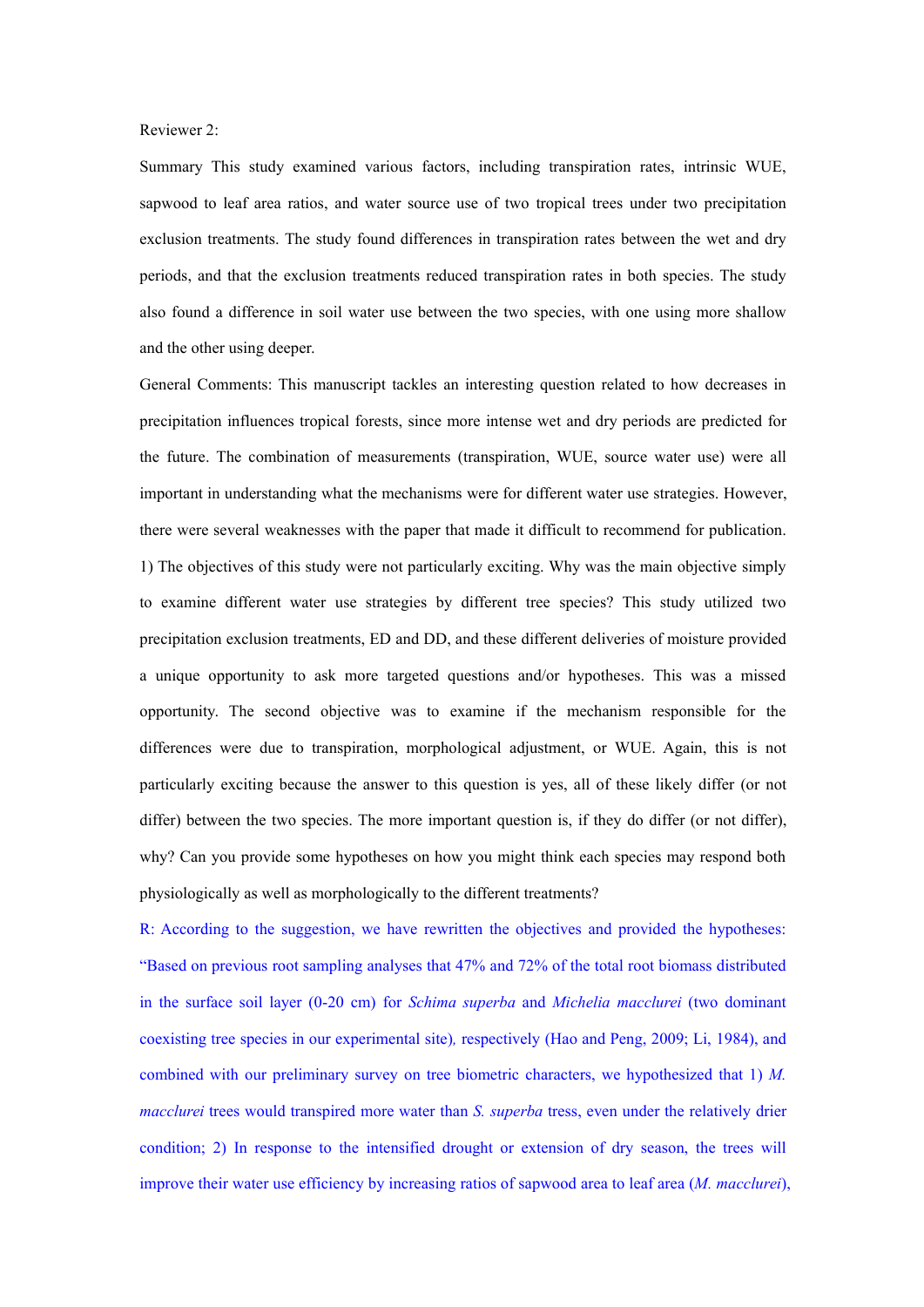or by being promoted to utilize deeper soil water (*S. superba*). Therefore, the main objectives of this study are 1) to investigate the effects of manipulated precipitation conditions on spatial-temporal water use patterns of *S. superba* and *M. macclurei* in this subtropical forest; 2) to understand the potential mechanism for the varied responses of tree transpiration to the changed precipitation patterns by examining the variations in morphological adjustment, such as  $(A_s: A_l)$ , the intrinsic water use efficiency, and the contributions of water resources to the tree transpiration" (Line 126-141)

2) This manuscript would also benefit a lot by providing a more clear picture of when measurements were made. For example, the statistical analysis section seemed to imply that analyses were made at monthly time intervals, but the method section described making many of the collections at the end of the experiment. It wasn't clear how monthly time scale analyses could be made if there were only one set of collections.

R: The time for the measurements in our study was presented in the section of Materials&Methods. As described in the section, the sap flow monitoring had been carried out continuously through the whole year with the recording interval of 10 minutes, We measured the soil water content (*SWC)* values monthly, but for the *WUE*i, Huber values, and the isotope analysis, collections and measurements were only carried out at the end of the experiment. (Line 244, 259, 282).

3) The Results section lacked reporting of the statistical analyses. This needs to be addressed. Without the statistical outputs, it's hard to evaluate if any of the findings were true.

R: According to the suggestion, we recalculate the proportions of water resources use based on the measured isotope data and display the statistical analysis in Figure 4. The corresponding results of statistical analysis are also described in the manuscript: "According to the statistical results, the utilization of rainwater and soil water of *M. macclurei* trees showed no significant treatment-difference, while the DD and ED treatments significantly decreased its utilization of groundwater (Figure 4). However, the changed precipitation pattern posed asignificant influence on the water use proportions of *S. superba* from different water resources ( $p <$ 0.05)....Furthermore, the two dominant tree species shared similar water use proportion under the control condition, and *M. macclurei* used more soil water (0-60cm) than the *S. superba* under DD treatment. Comparatively, *M. macclurei* utilized more rainwater, while *S. superba* was inclined to make use of more groundwater under ED treatment  $(p < 0.05)$ ." (Line 379-392)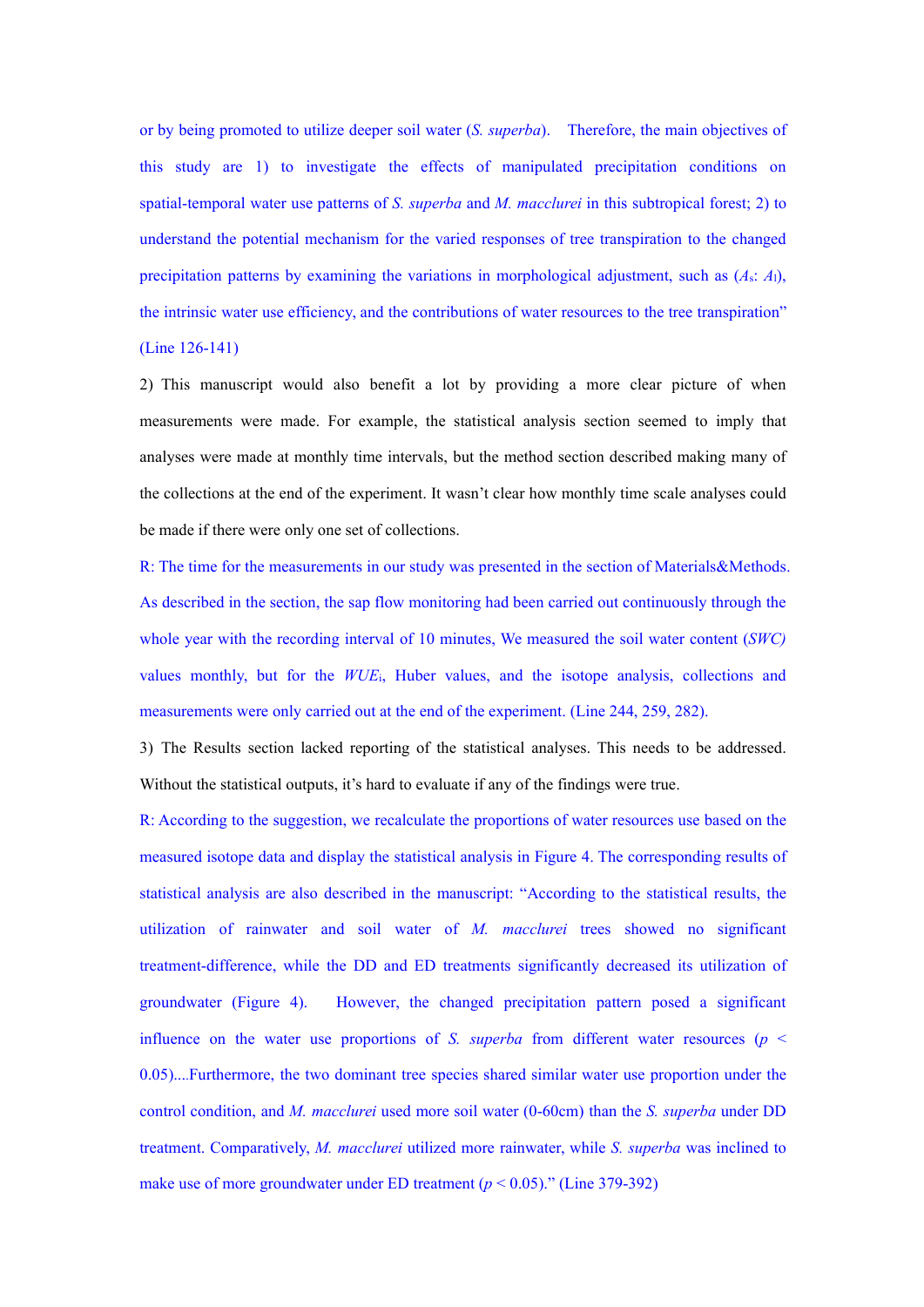4) Despite having two different precipitation exclusion treatments, the results are not discussed at all in the Discussion section.

R: We revised the Discussion section and added some contents according to the suggestion: "In this study, only *S. superba* experienced significant increase of *WUE*<sup>i</sup> under DD treatment, indicating its better ability to cope with intensified drought stress. Differing from *S. superba*, *M. macclurei* did not significantly change *WUE*<sup>i</sup> under DD and ED treatments*.* This less adjustment of *WUE*<sup>i</sup> together with its higher transpiration under relatively drier seasons implied an disadvantage for *M. macclurei* when facing water stress. Moreover, other mechanisms, including controlling growth rate, adjusting leaf area index, and uptaking water from deep soil, would help plants adapt to water scarce (Lévesque et al., 2014; Nock et al., 2011; Sun et al., 2011). In our study, compared with the BC condition, the DD and ED treatments did not significantly change the Huber values  $(p > 0.05)$ , but did pose an obvious influence on the utilization of water from distinct water sources, especially for *S. superba*. Though the relatively higher use of rainfall water has decreased the use of groundwater under DD treatment, the prolonged dry condition still promoted *S. superba* to utilize deeper soil water (40-60 cm). From this point,a chronic, drought could have a stronger negative effect on *M. macclurei* than on *S. superba*."(Line 472-487)

5) The Discussion section should be improved to provide a cohesive story about whether or not species differences matter, or different water treatments matter. I found this discussion difficult to follow because it read as many disjointed sentences highlighting when the two species behaved differently and when they behaved similarly.

R: Our writing ideas and framework are explained as follows: In the section 4.1, we focused on the comparation of tree transpiration and the possible mechanisms between the chosen tree species under control condition (treatment of BC), while in the section 4.2, the point is the effect of changed rainfall patterns on tree transpiration, and how the indicators, such as the *WUE*i, Huber values, or water use proportions that varied with the treatments (DD and ED), help explain the changes in tree transpiration for both species. To follow the track of the ideas, we revised the Discussion section to avoid the structure shortcomings. Please see the revised text (in blue color) in the manuscript.

#### Specific Comments

Title: I recommend changing the title of this manuscript. The idea of "reshaped acclimation traits"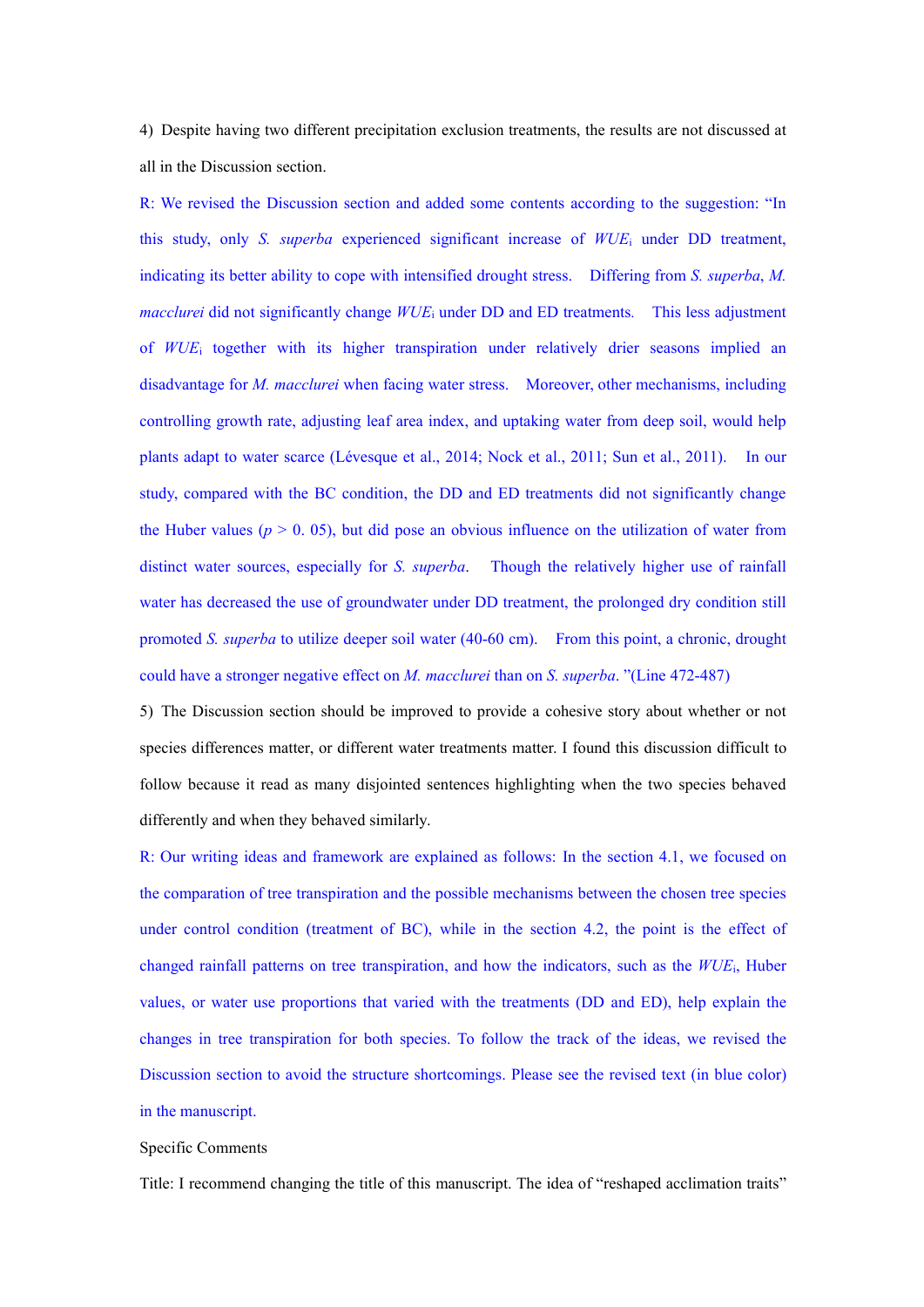is not very clear, and neither is "would alter their coexisting relation." The title should represent the key findings of the study and I don't think either of these phrases capture that.

R: Yes, we have changed the title as "Species-specific transpiration and water-use patterns of two dominant coexisting tree species under manipulated rainfall in a low-subtropical secondary evergreen forest"

Line 32. The idea that physiological differences alone would explain shifts in species composition is a bit of an overstretch. What about seedling recruitment and seedling success? I would recommend ending the abstract based on the findings.

R: The overemphasized part was deleted now in the manuscript.

Line 41. Change to "... with much MORE SEVERE environmental conditions..."

R: Done. (Line 39)

Line 48. Change to "... for forest trees, new and appropriate forestry management strategies ARE NEEDED in the future."

# R: Done. (Line 47)

Line 98. The paragraph begins with highlighting the fact that studies linking changes in rainfall and vegetation water use are typically addressed in semi-arid and arid ecosystems and that tropical areas are largely ignored. However, the citation of del Castillo (2016) for Aleppo pine refers to Mediterranean climates. Another citation would be more appropriate here.

R: As you concerned, the reference we cited here refers to a Mediterranean climate, therefore, another study that focused on tree water use of a tropical seasonal rainforest were presented here. This sentence was also changed to "For example, Liu et al. (2010) reported that *Pometia tomentosa* tree seemed to tap water mostly from depths greater than 60 cm and groundwater owing to its deep taproot, while the fog water was an important source for its seedling growth at the peak of the dry season." (Line 95-98)

Line 112. Insert "... the soil water recharge from SHALLOW precipitation..."

R: Done. (Line 110)

Line 128. What specific traits do "changed traits" refer to here?

R: We have changed it by rewriting the OBJECTIVES inthe manuscript. (Line 135-141)

Line 134. "... and the stable isotope composition of xylem and soil water." Isn't the use of stable isotope part of examining spatial-temporal water use patterns (from objective #1)? Using isotopes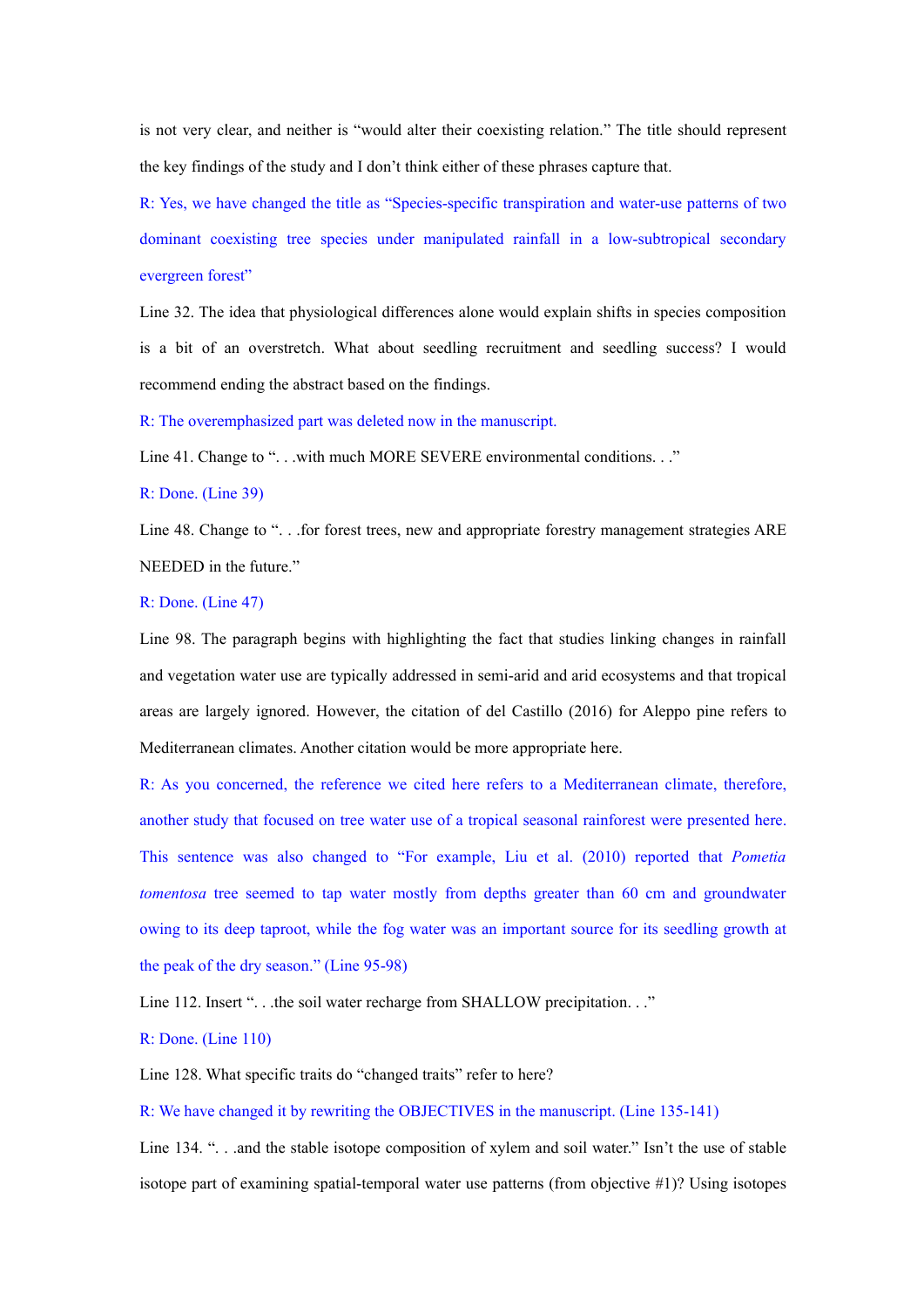to trace water is a tool, not an underlying mechanism.

R: We have revised this part as "and the contributions of water resources to the tree transpiration..." (Line 135-141)

Line 144. Insert ". . .after more than two-decade SOF natural growth."

R: Done. (Line 149)

Line 149. "... and is evenly distributed, with more than 70% of rainfall occurring from April to September. . ." This sounds contradictory. How can rainfall be even distributed if more than 70% falls during the wet season? Is this referring to spatial distribution somehow?

R: This was a mistake.We revised as "...and is unevenly distributed, with more than 70% of the rainfall occurring from April to September.." (Line 153)

Line 165. I'm not sure I understand the rationale in the precipitation exclusion treatments between ED and DD. If the dry period is from October to March and the ED period reduces precipitation from April to May, how is this different than DD?

R: DD means the drier dry season, we excluded 67% of throughfall during dry season (October to March of the following year), while ED means an extension of dry season: namely 67% of throughfall were excluded from April and May which originally belonged to the wet season and became dry. Please see the detailed information in Table 1 in the new version of manuscript.

Line 167 also says "... whereas for the ED treatment, 67% of throughfall was excluded in the spring (April-May) to simulate spring drought and prolonged dry season." This may extend the dry season by excluding precipitation into May, but was precipitation not altered during winter (October to March)? Some additional text explaining the rationale for the precipitation treatments would help clarify this.

R: The precipitation was not altered during winter, as we explained in the manuscript: "67% of throughfall in the spring (April-May) were excluded and the equivalent amounts of excluded water were pumped into these plots several times during wet seasons (from June to September for DD and ED treatments)". (See Line 172-178)

Line 216. At what depths were soil samples collected for SWC measurements?

R: We added the contents in the text: "Additionally, soil samples (0-30 cm) were monthly collected in the experimental plots to measure the soil water contents (*SWC*) by gravimetric method." (Line 222)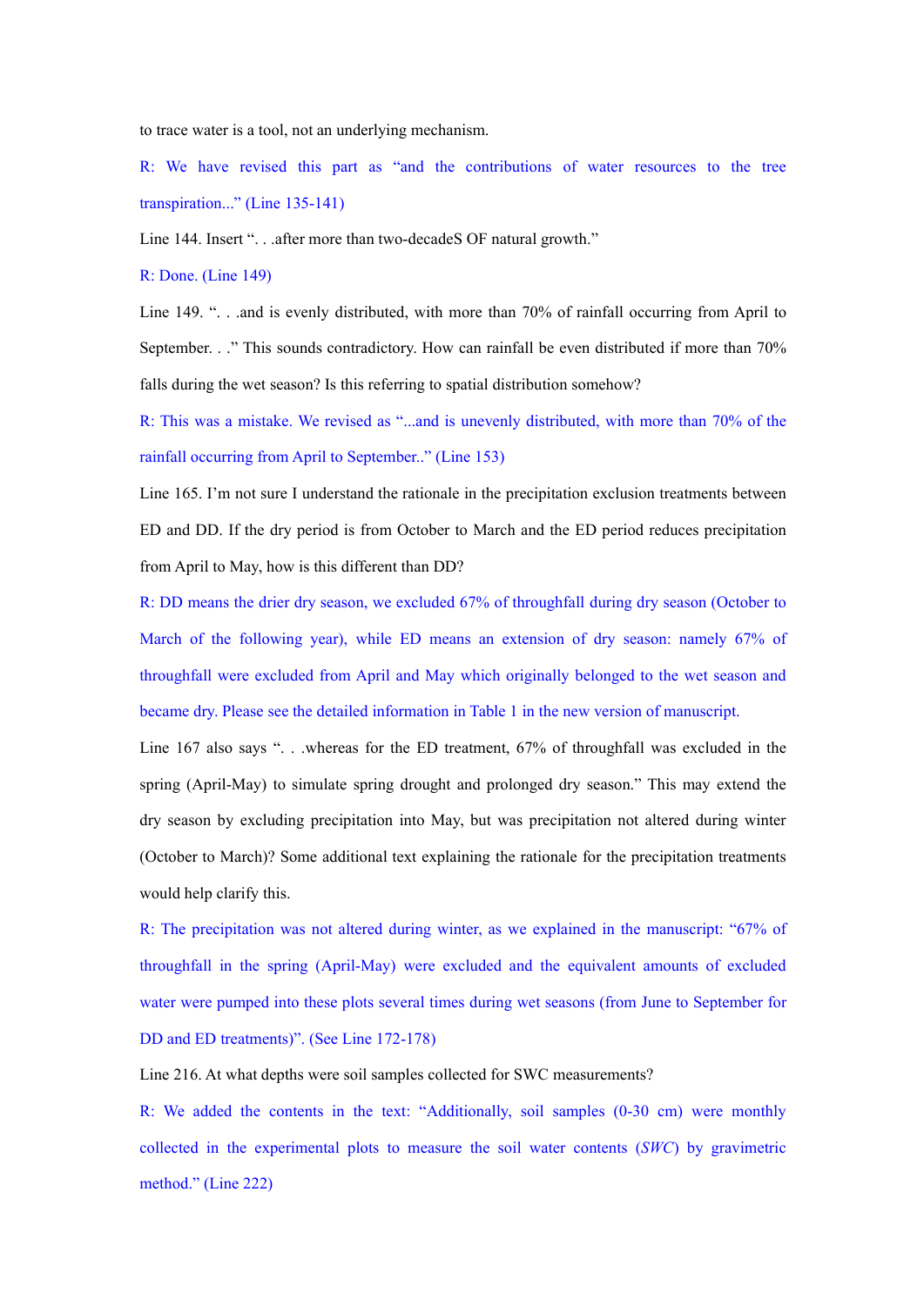Line 239. Change to ". . .BRANCH BARK WAS removed. . ."

# R: Done. (Line 245)

Line 247 and 248. What do the "n=4" refer to? Were there only four trees used in this calculation of leaf biomass? If there were five replicate trees per species for each treatment, it's unclear where n=4 comes from.

R: Yes, there were five replicate trees per species for each treatment, but here it refers to four non-sample trees used for the model establishment of leaf biomass.

Line 292. How were monthly differences in whole-tree and branch As:Al calculated? I was under the impression that As:Al was calculated at the end of the experiment. Also, were leaf tissue collected for d13C also collected monthly? Also, the previous section says that xylem water, soil water, and precipitation were collected at the end of the experiment. How can monthly differences then be calculated?

R: We are sorry for the misleading expressions. We measured the soil water content (*SWC)* values monthly, but for the *WUE*i, Huber values, and the isotope analysis, the collections and measurements were carried out only at the end of the experiment. Here this sentence was changed to avoid the misunderstanding: "Differences of *SWC*, whole-tree and branch *A*s:*A*l, and *WUE*<sup>i</sup> among tree species..." (Line 309)

Line 293. Again, it's unclear if measurements/collections were made monthly or at the end of the experiment, so it's not clear if the LSD post hoc test is the best. If monthly measurements were made on the same sets of trees, a repeated measures analyses makes more sense.

R: The measurements of*WUE*i, Huber values, and the isotope analysis were carried out only at the end of the experiment (Line 259 and 282), and we used the One-way ANOVA followed by a post hoc test to test the differences among the different treatments in this study.<br>Line 326. "M. macclurei transpired more water than S. superba.. ." I'm not sure what data support

these findings

R: The daily transpiration data of *M.macclurei* and *S. superba* was presented in Figure 3. The comparison might not be clear enough due to the relatively large amount of data. This sentence was changed to make it less controversial: " *M. macclurei* transpired more water than *S. superba* during wet and early dry seasons." (Line 346-347)

Line 338. Why was transpiration of trees from the ED treatments lower during the winter if rain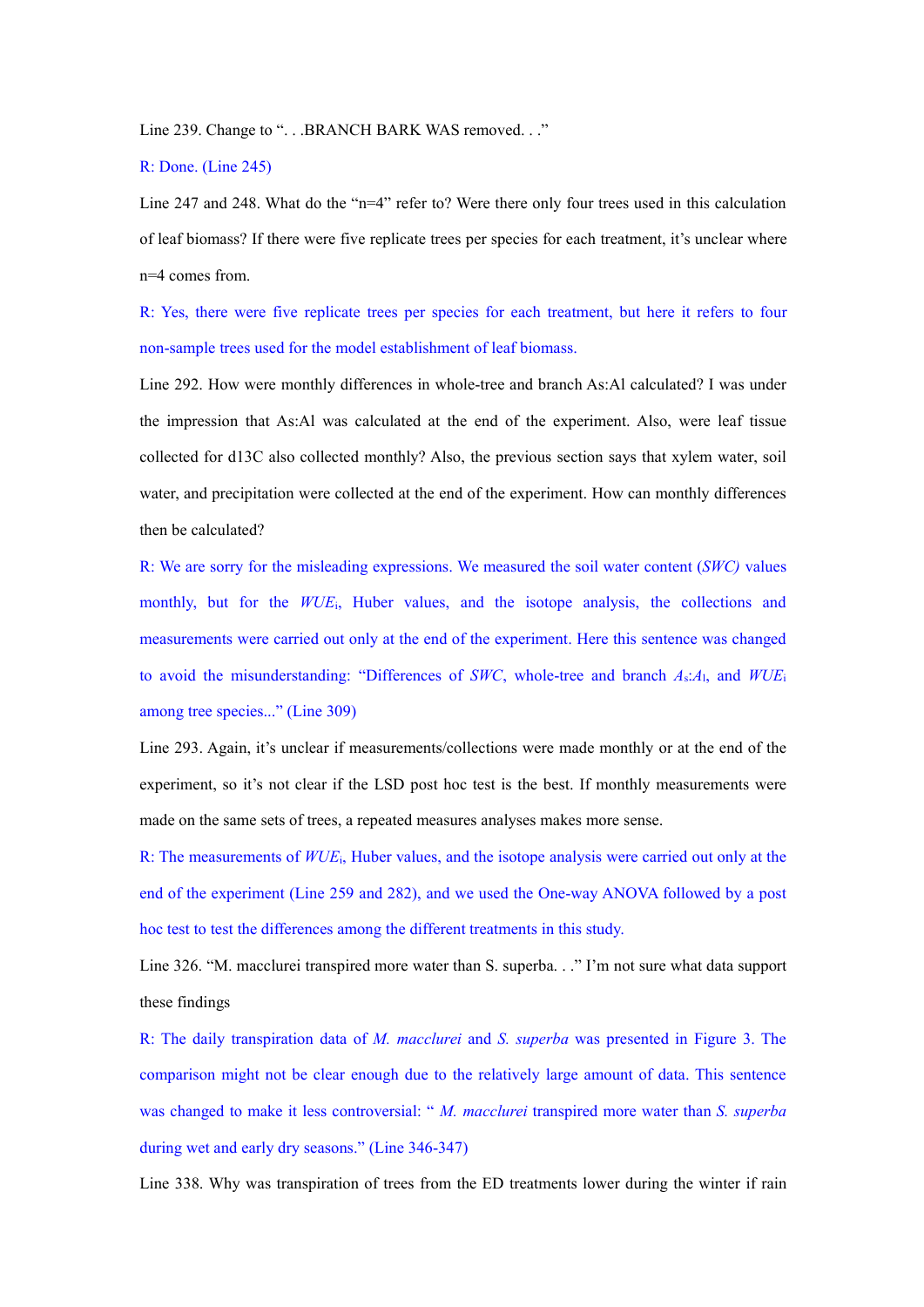was not excluded during the winter?

R: Sorry for having not presented the sentence clearly. What we actually expressed is " Differing from those in the wet and dry seasons, *E*<sup>L</sup> values ofED treatment were significantly lower for both tree species than those of BC and DD treatments during the spring drought period", rather than "during the winter" (Line 356-358)

Lines 343-350. I would consider revising this section because it's hard to keep track of the decreases in transpiration rates between different seasons.

R: Yes, we think this section did not contribute more to our findings in this study and therefore have deleted it.

Line 352-355. Please report the statistics here.

R: The statistics results were added in the text and in Table 3. "Compared with *S. superba* trees, *M.* macclurei had significantly lower branch  $A_s:A_1$  values of under BC and DD treatments ( $p < 0.05$ ).<br>It is remarkable that the branch and whole  $A_s:A_1$  values of M. macclurei trees experienced the biggest drop under the DD treatment, and the whole *A*s:*A*<sup>l</sup> values showed a significant difference between two species only under DD treatment  $(p < 0.05)$ . The manipulated precipitation treatments posed significant effect in branch  $A_s$ : $A_1$  for both *S. superba* and *M. macclurei* ( $p < 0.05$ ), whereas no significant effect on whole-tree  $A_s:A_1$  values was observed ( $p > 0.05$ )." (Line 363-371) Line 355-356. Please report statistics here.

#### R: The statistics results were added in the text and in Table 3. (Line 363-371)

Line 357. "To be specific, the branch and whole-tree As:Al of M. macclurei were 7.7% ∼ 30.7% lower than those of S. superba among the different rainfall treatments ( $p<0.005$ )." This is unclear – is the p-value saying that all M. macclurei treatments (BC, EE, ED) were significantly lower than S. superba? If so, why were the control, BC, treatments different?

R: To separate the effects of tree species and precipitation treatment, we have redone the statistical analysis the results were listed in Table 3. Corresponding modification of the results was described in the text. "Compared with the *S. superba* trees, *M. macclurei* had significantly lower branch  $A_s$ : $A_1$  values of under BC and DD treatments ( $p < 0.05$ ). It is remarkable that the branch and whole  $A_s$ : $A_1$  values of *M. macclurei* trees experienced the biggest drop under the DD treatment, while the whole  $A_s$ : $A_l$  values presented a significant difference between two species only under DD treatment ( $p < 0.05$ ). The manipulated precipitation treatments posed significant effect in branch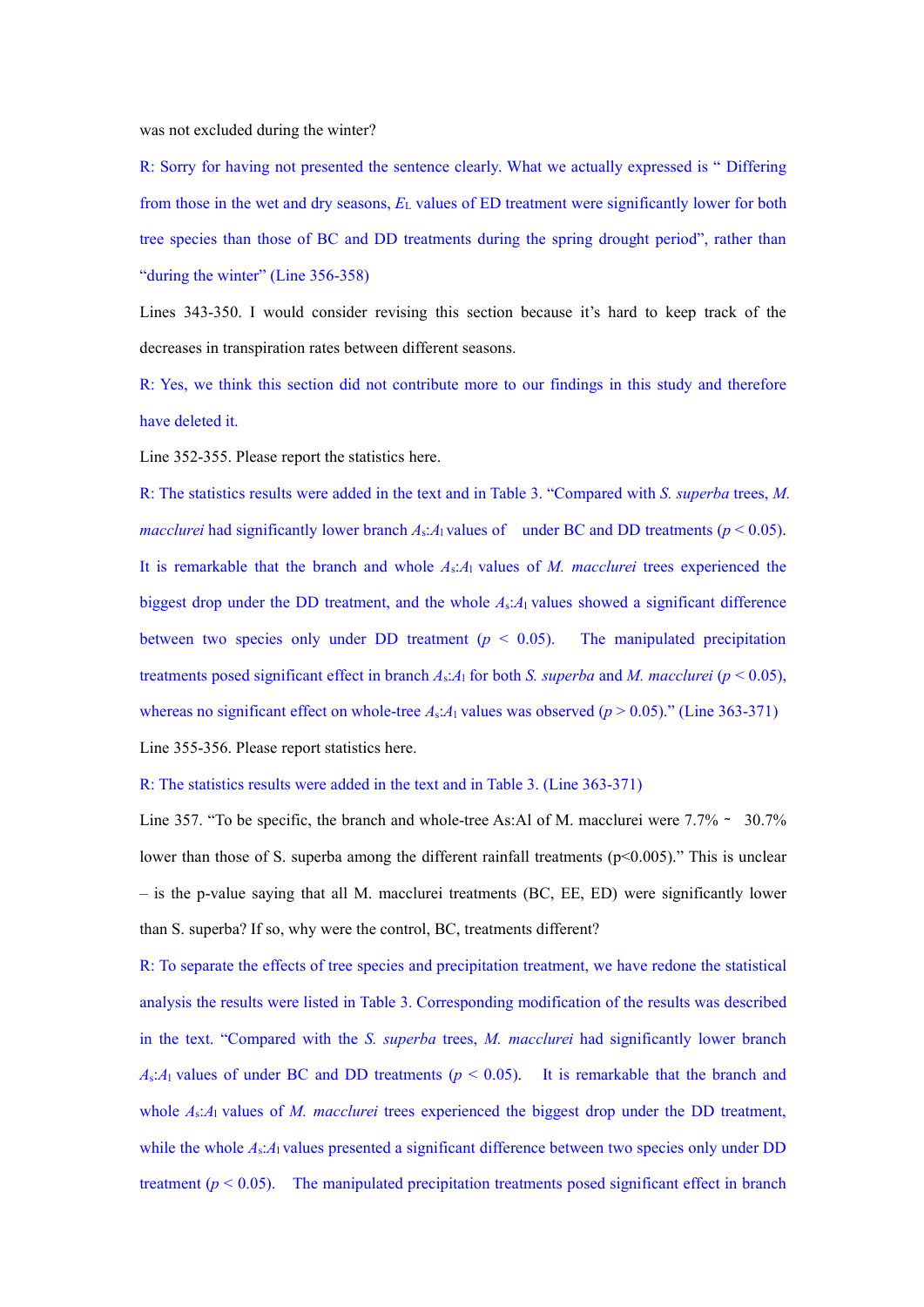*A*s:*A*<sup>l</sup> for both *S. superba* and *M. macclurei* (*p* < 0.05), whereas no significant effect on whole-tree *A*<sub>s</sub>:*A*<sub>1</sub> values was observed ( $p > 0.05$ )." (Line 363-371)

Line 362. "Whereas for the same tree species, sampled trees in three different manipulation precipitation blocks shared similar whole tree As:Al values." What does this mean?

R: The meaning of this sentence was the manipulated precipitation treatments posed no significant effect on whole-tree *A*s:*A*<sup>l</sup> values for both *S. superba* and *M. macclurei,* and here we revised this sentence to avoid confusion: "The manipulated precipitation treatments posed significant effect in branch  $A_s$ : $A_1$  for both *S. superba* and *M. macclurei* ( $p < 0.05$ ), whereas no significant effect on whole-tree  $A_s$ : $A_1$  values was observed ( $p > 0.05$ )."(Line 368-371)

Line 367. "Normally, the rainwater use of M. macclurei for BC and ED treatments was higher than that of S. superba, but not for the treatment of DD." Please show the statistics.

R: The results of statistical analysis were added in Figure 4 and described in the manuscript now: "Comparatively, *M. macclurei* utilized more rainwater, while *S. superba* was inclined to make use of more groundwater under ED treatment (*p* < 0.05)." (Line 390-392)

Line 377. ". . . S. superba was inclined to use more deeper water and groundwater than

M. macclurei." Please show statistics to support this.

R: The results of statistical analysis were added in Figure 4 and described in the manuscript now: "Comparatively, *M. macclurei* utilized more rainwater, while *S. superba* was inclined to make use of more groundwater under ED treatment (*p* < 0.05)." (Line 390-392)

Section 3.4 It's still unclear to me if xylem water was collected only once during the experiment (at the end), or if samples had been collected during winter, spring, and summer.

R: We are sorry for the misleading. We have clarified the sampling time in the text "To identify the utilization of water resources by trees, we measured the hydrogen and oxygen isotopes (D and <sup>18</sup>O) of xylem water and different water sources (rain, soil water from different soil layers, and groundwater) at the end of the experiment." (Line 280-282)

Section 3.5 Statistics are missing almost entirely from here. If slopes of one treatment is higher than another treatment, please include the statistics. If the slope were not different, please show the statistics as well.

R:Actually, we have done the statistics for the analysis of tree water use in response to *VPD,* and we added the description of statistics in the text: "To examine the differences in regressions for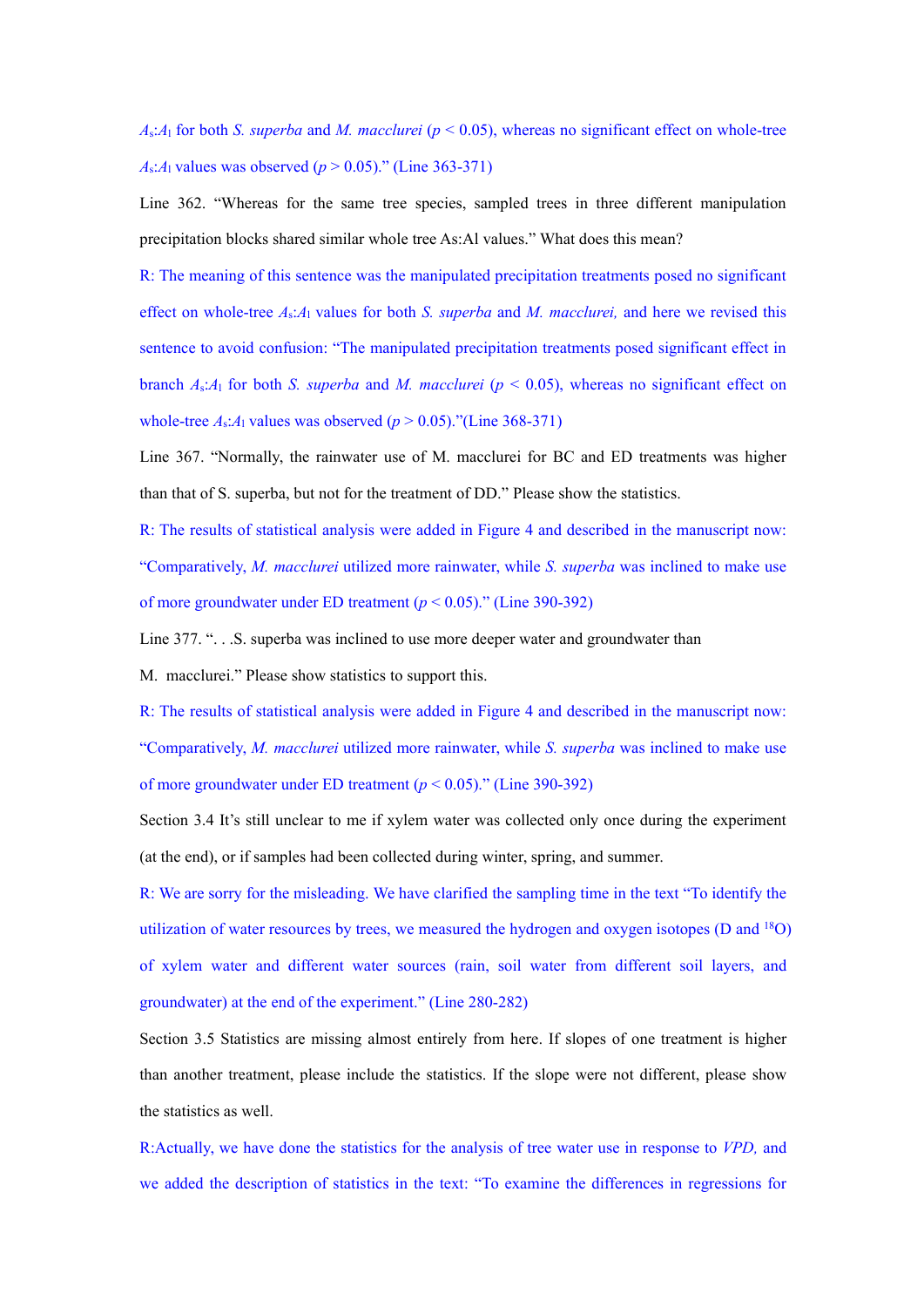both tree species under manipulated precipitation treatments, we performed homogeneity of regression slopes and an analysis of covariance in SPSS software package (SPSS Inc., 2003). Differences between the treatments were considered to be statistically significant at  $p < 0.05$ ." (Line 314-318). The statistic results of the regression was also described in the text: "Normally, the slopes of fitted lines in BC treatment were significantly higher than those in DD and ED treatments ( $p < 0.05$ ), with a value sequence of  $BC > DD > ED$ . During spring drought, a much flatter change in daily transpiration with increasing *VPD* was observed in *M. macclurei* of BC treatment. For the DD and ED treatments, there was no significant difference in the slopes of the fitted linear relationships for the three periods within the same tree species ( $p > 0.05$ )." (Line 398-404)

Discussion section. I recommend beginning with a summary of the key findings from this study before launching into the details of each type of measurement.

R: A summary of the key findings in Discussion section was added in the text: "Differing from previous studies that mainly focused on water-restricted habitats, we explored the variations in responses of water use of the two dominant tree species to the manipulated precipitation treatments in a subtropical forest ecosystem. Results support the first hypothesis that the *M. macclurei* trees usually transpired more water than *S. superba* trees due to the growth advantages in biometric characters of the former. Also, the manipulated precipitation exclusion significantly restrained the transpiration for both tree species, and the adjustments of Huber values, water use efficiency and the water uptake depth would partly responsible for the decreased tree transpiration. Our study indicated that, to cope with the potential seasonal drought in the future, the coexisting *M. macclurei* and *S. superba* trees will adopt drought avoidance and drought tolerance strategies, respectively." (Line 416-426)

Line 424. "... species would be less access to water and can further reduce the risk of xylem cavitation.  $\cdot$ ." I'm not following this argument.

R: To make it easy to understand, we revised this sentence as : "Results indicated that*S. superba* had a significantly larger Huber values (*A*s:*A*l) (Table 2), possibly meaning a less investment in leaf biomass and a better efficient transport system (Zhu et al., 2014)." (Line 447-449)

Section 4.1 I don't see any discussion of how the different treatments influenced water use.

R: In the section 4.1, we only focused on the comparison of tree transpiration and the possible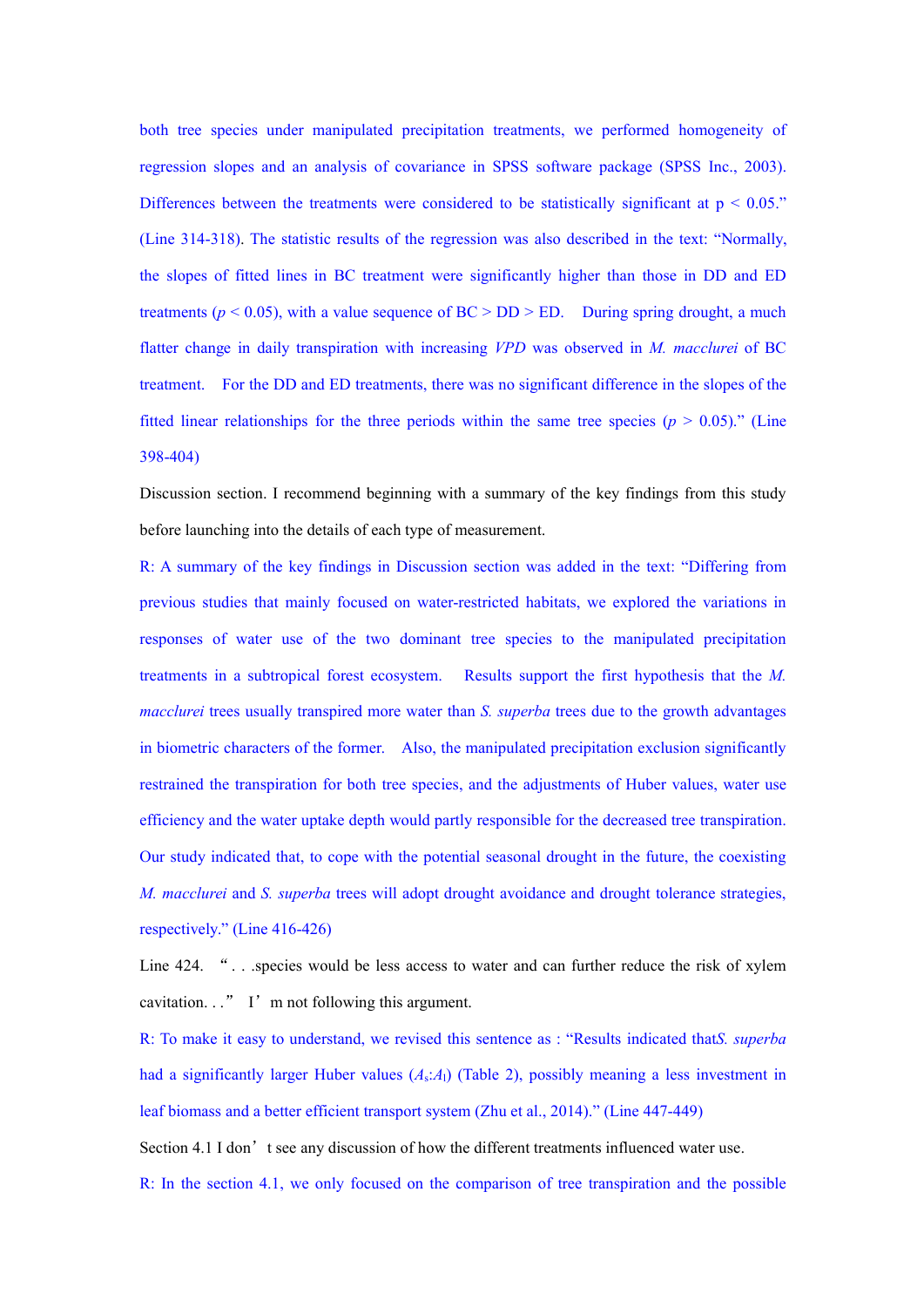mechanisms between the two tree species under control condition (treatment of BC), and the influence of changed precipitation patterns on water use of coexisting trees was emphasized in section 4.2: "In this study, only *S. superba* experienced significant increase of *WUE*<sup>i</sup> under DD treatment, indicating its better ability to cope with intensified drought stress. Differing from *S. superba*, *M. macclurei* did not significantly change *WUE*<sup>i</sup> under DD and ED treatments*.* This less adjustment of *WUE*<sub>i</sub> together with its higher transpiration under relatively drier seasons implied an disadvantage for *M. macclurei* when facing water stress... In our study, compared with the BC condition, the DD and ED treatments did not significantly change the Huber values ( $p > 0$ . 05), but did pose an obvious influence on the utilization of water from distinct water sources, especially for *S. superba*. Though the relatively higher use of rainfall water has decreased the use of groundwater under DD treatment, the prolonged dry condition still promoted *S. superba* to utilize deeper soil water (40-60 cm)." (Line 472-486)

Table 2. The letters used to discern differences between BC, DD, and ED treatments are quite confusing. For example, why are different letters used for Branch As:Al (b, c, d) compared to WUEi (a, b). This almost implies that WUEi and As:Al were compared, when they clearly were not.

R: To emphasize the effects of tree species and precipitation treatment separately, we have redone the statistical analysis and the results were listed in Table 3 (new version of the manuscript). Corresponding modification of the results was described in the text. (Line 363-371)

Figure 2. The letters used to show differences in SWC are too complicated. Please remove and just report the statistical findings. Why are lower case and capital letters both used? The Figure legend does not explain any of this.<br>R: Different small letters indicate differences among the three treatments within the same tree

species. Different capital letters indicate differences between tree species for a single treatment. The letters were removed in Figure 2 and the statistical findings were reported as suggested: "According to the statistical analysis, the DD treatment possessed significantly lower *SWC* values for majority of the experimental months, with approximately 5%-30% decline compared to BC and ED treatments ( $p < 0.05$ ), and no difference was observed between the BC and ED treatments in the wet season  $(p > 0.05)$ ." (Line 335-338)

Figure 3. Instead of splitting the daily E into dry, spring, and summer, I would plot daily E along